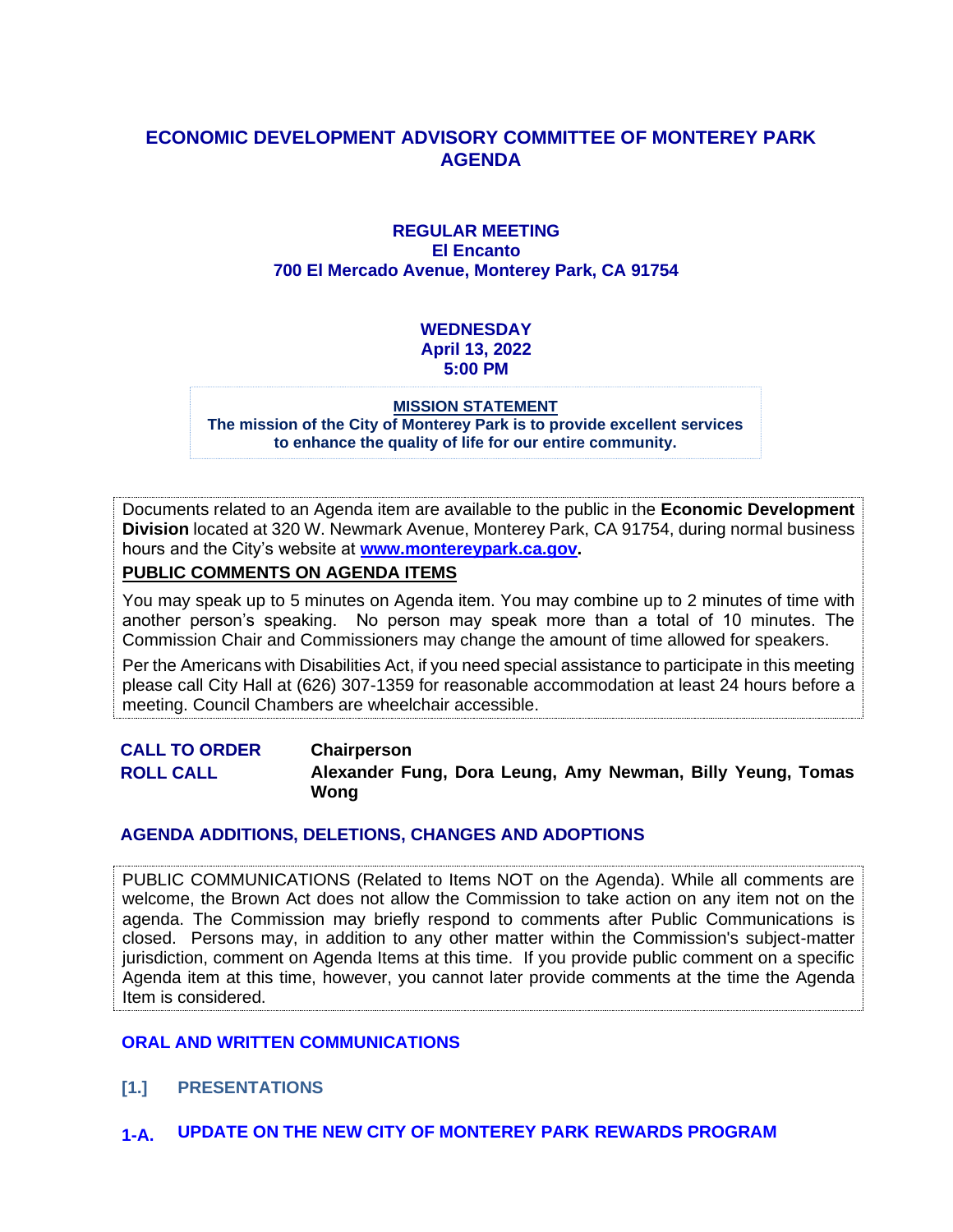**[2.] CITY OF MONTEREY PARK- CONSENT CALENDAR -** None.

#### **2-A APPROVAL OF MINUTES**

It is recommended that the Economic Development Advisory Commission:

- (1) Approve the Minutes of the February 9, 2022, Regular Meeting
- (2) Approve the Minutes of the March 9, 2022, Regular Meeting
- (3) Approve the Minutes of the March 30, 2022, Joint Commission, Committees, & Boards Special Meeting
- (4) Take such additional, related, action that may be desirable.
- **[3.] PUBLIC HEARING -** None.
- **[4.] OLD BUSINESS -**

#### **4-A. REVIEW AND DISCUSS THE UPDATING OF THE CITY OF MONTEREY PARK 2010 ECONOMIC DEVELOPMENT STRATEGIC PLAN**

It is recommended that the Economic Development Advisory Commission:

- (1) Resume discussion on the commissioners' desire to recommend to City Council and City Manager to begin updating the City of Monterey Park 2010 Economic Development Strategic Plan.
- (2) Take such additional, related, action that may be desirable.
- **[5.] NEW BUSINESS -**
- **[6.] COMMISSION COMMUNICATIONS -** None.

#### **ADJOURN**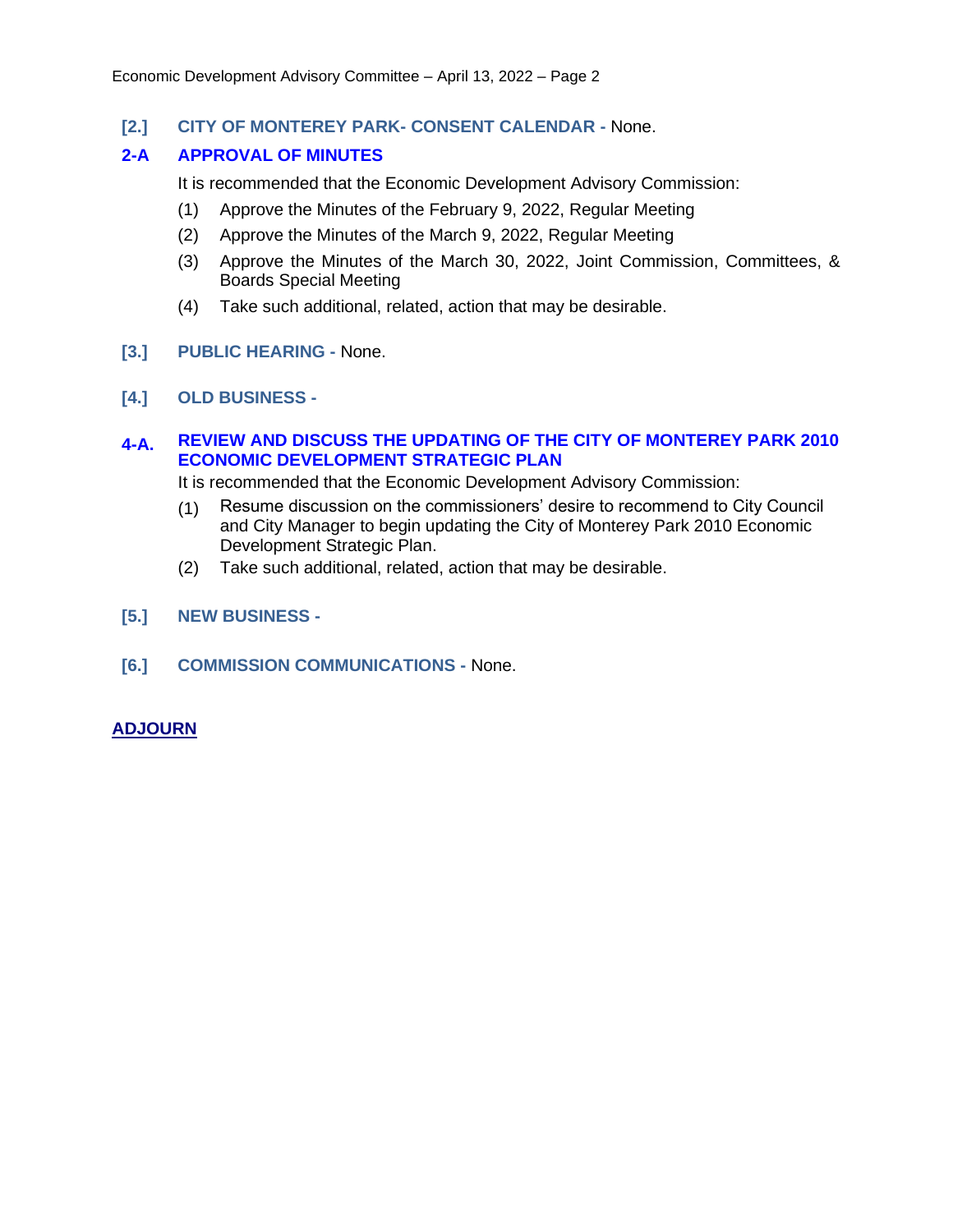

# **Economic Development Advisory Commission Staff Report**

**DATE:** April 13, 2022

## **AGENDA ITEM NO:** 2-A

- **TO:** Economic Development Advisory Commission (EDAC)
- **FROM:** Joseph Torres, Economic Development Manager
- **SUBJECT:** Approval of Minutes

### **RECOMMENDATION:**

It is recommended that the EDAC:

- 1. Approve the minutes of the February 9, 2022, Regular Meeting; and
- 2. Approve the minutes of the March 9, 2022, Regular Meeting
- 3. Approve the minutes of the March 30, 2022, Joint Commission, Committees, & Boards Special Meeting
- 4. Take such additional, related, action that may be desirable.

#### **EXECUTIVE SUMMARY:**

None

**BACKGROUND:**

None

### **FISCAL IMPACT:**

None

Respectfully submitted by: Prepared by:

Joseph Torres Economic Development Manager

 Karen Ko Economic Development Specialist

### **ATTACHMENT**

- 1. Minutes of February 9, 2022, Regular Meeting
- 2. Minutes of March 9, 2022, Regular Meeting
- 3. Minutes of the March 30, 2022, Joint Commission, Committees, & Boards Special Meeting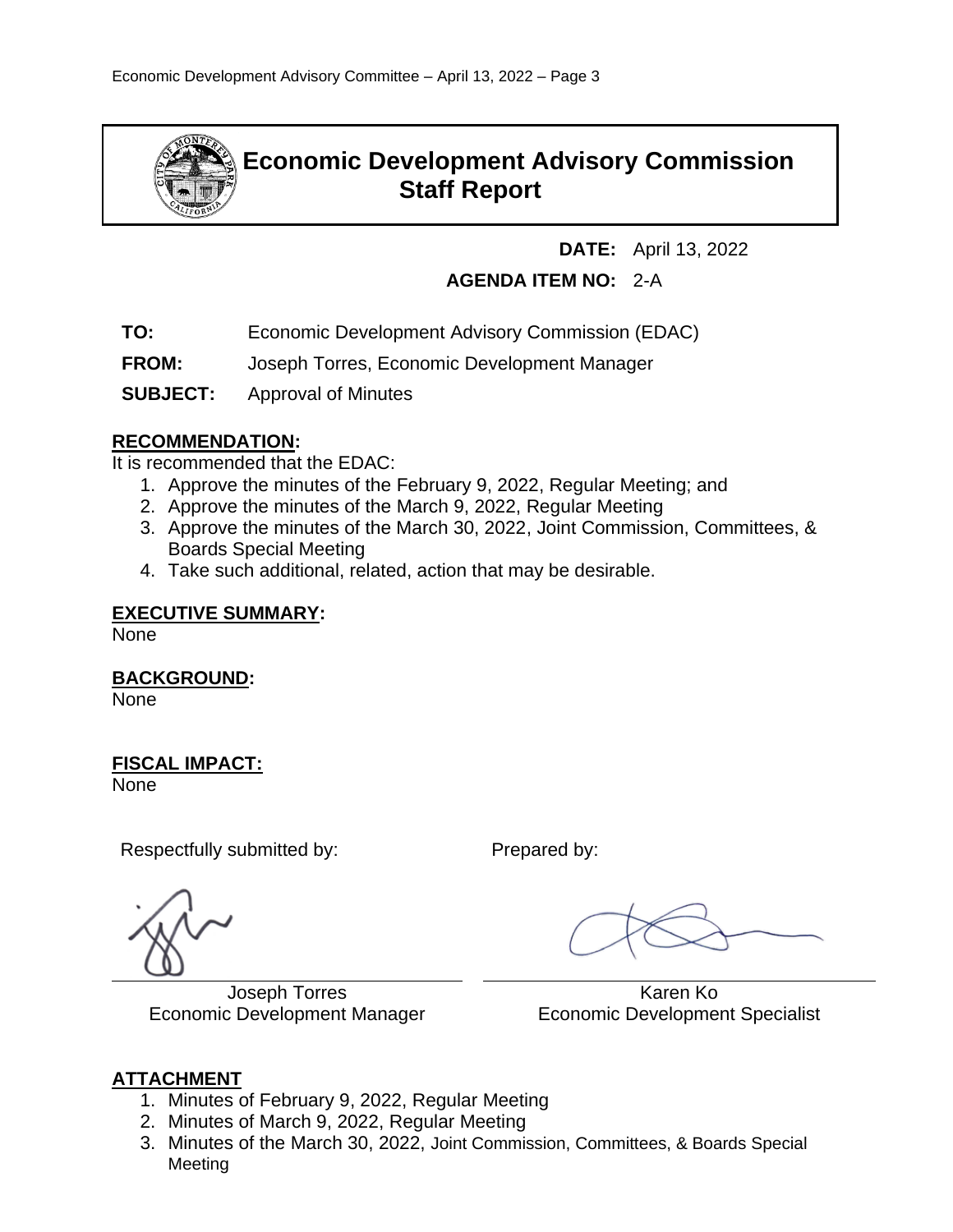# **ATTACHMENT 1 Minutes of February 9, 2022, Regular Meeting**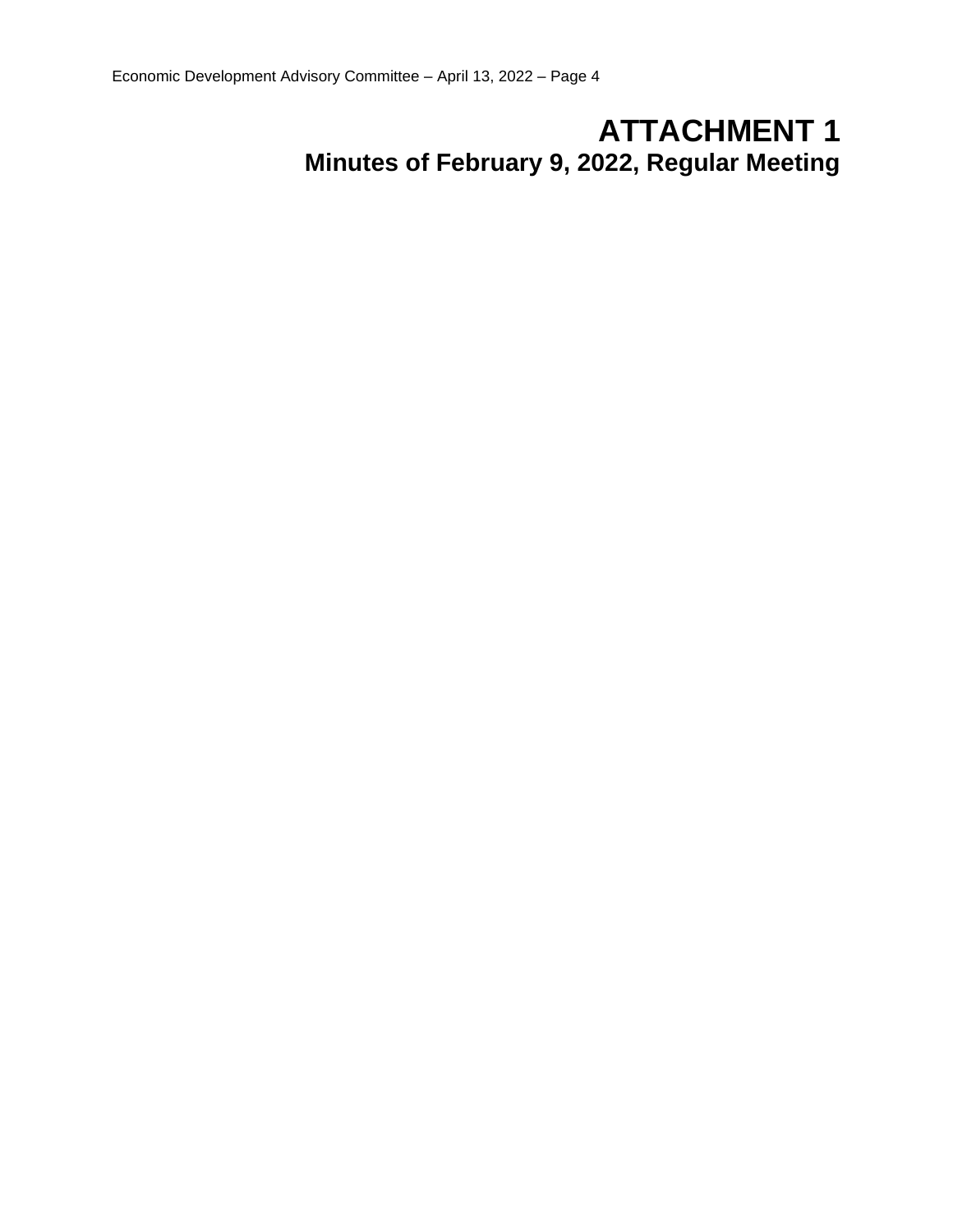#### **MINUTES MONTEREY PARK ECONOMIC DEVELOPMENT ADVISORY COMMISSION (EDAC) Regular Virtual Meeting February 9, 2022**

The Economic Development Advisory Commission of the City of Monterey Park held a Regular Teleconference Meeting via Zoom on Wednesday, February 9, 2022, at 5:00 P.M. The regular meeting was conducted pursuant to Government Code § 54953(e) as implemented by City Council Resolution. Accordingly, Commissioners/Board Members were provided a meeting login number and conference call number and were not physically present at City Hall, 1st Floor, Room 153 located at 320 W. Newmark Avenue, Monterey Park, CA 91754.

#### **PUBLIC PARTICIPATION**

In accordance with Executive Order No. N-29-20 and guidance from the California Department of Public Health on gatherings, remote public participation was allowed in the following ways:

#### Via Email

Public comments were accepted up to 24 hours before the meeting via email to [econdev@montereypark.ca.gov](mailto:econdev@montereypark.ca.gov) and, when feasible, read into the record during public comment. Written communications are limited to not more than 50 words.

#### Via Telephone

Public comments may be submitted via telephone during the meeting, before the close of public comment, by calling (888) 788-0099 or (877) 853-5247 and entering Zoom Meeting ID: 865 7746 2429 then press pound (#). When prompted to enter participation ID number press pound (#) again. If participants would like to make a public comment they will enter "\*9" then the Economic Development Department office will be notified, and you will be in the rotation to make a public comment. Participants are encouraged to join the meeting 15 minutes before the start of the meeting. You may speak up to 5 minutes on Agenda item. Speakers will not be allowed to combine time. The Chair and Commissioner/Board Members may change the amount of time allowed for speakers. As part of the virtual meeting protocols, anonymous persons will not be allowed to provide public comment.

**Important Disclaimer** – When a participant calls in to join the meeting, their name and/or phone number will be visible to all participants. Note that all public meetings will be recorded.

#### **CALL TO ORDER:**

Chairperson Chair Alexander Fung called the meeting to order at 5:07 P.M.

#### **ROLL CALL:**

Economic Development Specialist Karen Ko called roll:

Commission Members Present: Alexander Fung, Dora Leung, and Billy Yeung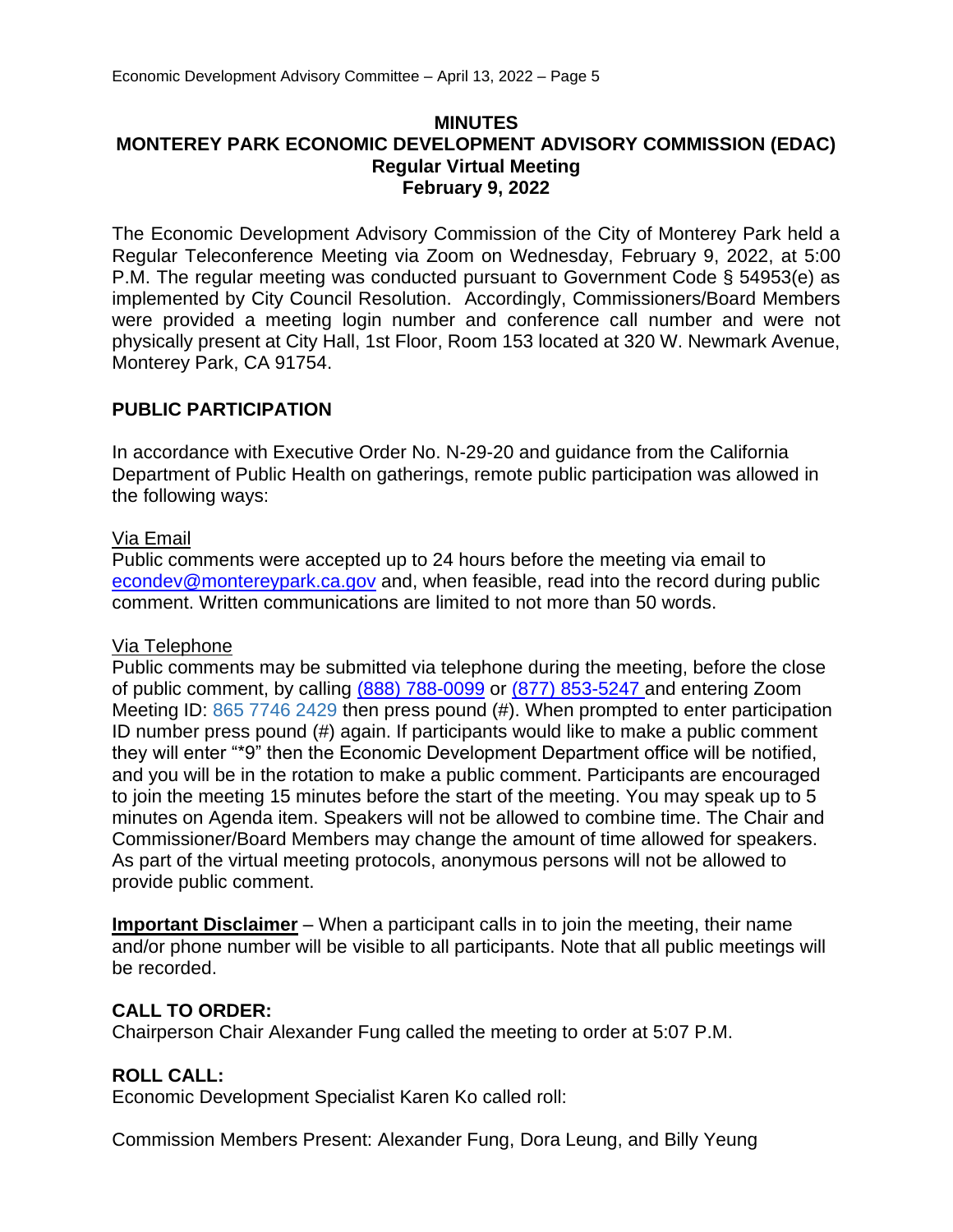#### **ABSENT:** Amy Newman and Tomas Wong

**ALSO PRESENT:** Economic Development Manager Joseph Torres and Economic Development Specialist Karen Ko

#### **AGENDA ADDITIONS, DELETIONS, CHANGES AND ADOPTIONS** None

# **ORAL AND WRITTEN COMMUNICATIONS**

None

#### **1. PRESENTATION**

#### **1A. Brief update on Monterey Park Rewards app.**

Staff provided updates on the partnership with Chinatown Service Center. Commissioners also provided some additional recommendation on how to further promote the program.

#### **2. CONSENT CALENDAR – None**

#### **2A. APPROVAL OF MINUTES**

**Action Taken:** The Economic Development Commission approved the minutes from the Regular meeting of January 12, 2022.

**Motion:** Moved by Commissioner Billy Yeung and seconded by Dora Leung, motion carried by the following vote:

Ayes: Commissioner: Leung, Fung, Yeung Noes: Commissioner: None Absent: Commissioner: Wong, Newman Abstain: Commissioner: None

#### **3. PUBLIC HEARING – None**

#### **4. OLD BUSINESS –**

#### **4-A. DISCUSS FAÇADE AND BEAUTIFICATION IMPROVEMENT GOALS FOR THE 2021-2022 FISCAL YEAR**

**Action Taken:** The Commissioners requested staff to consult with City Management on the feasibility of updating the 2010 Economic Development Strategic Plan in the next 2022-2023 fiscal year and report the results back to the Commissioners in the next regular meeting on March 9, 2022.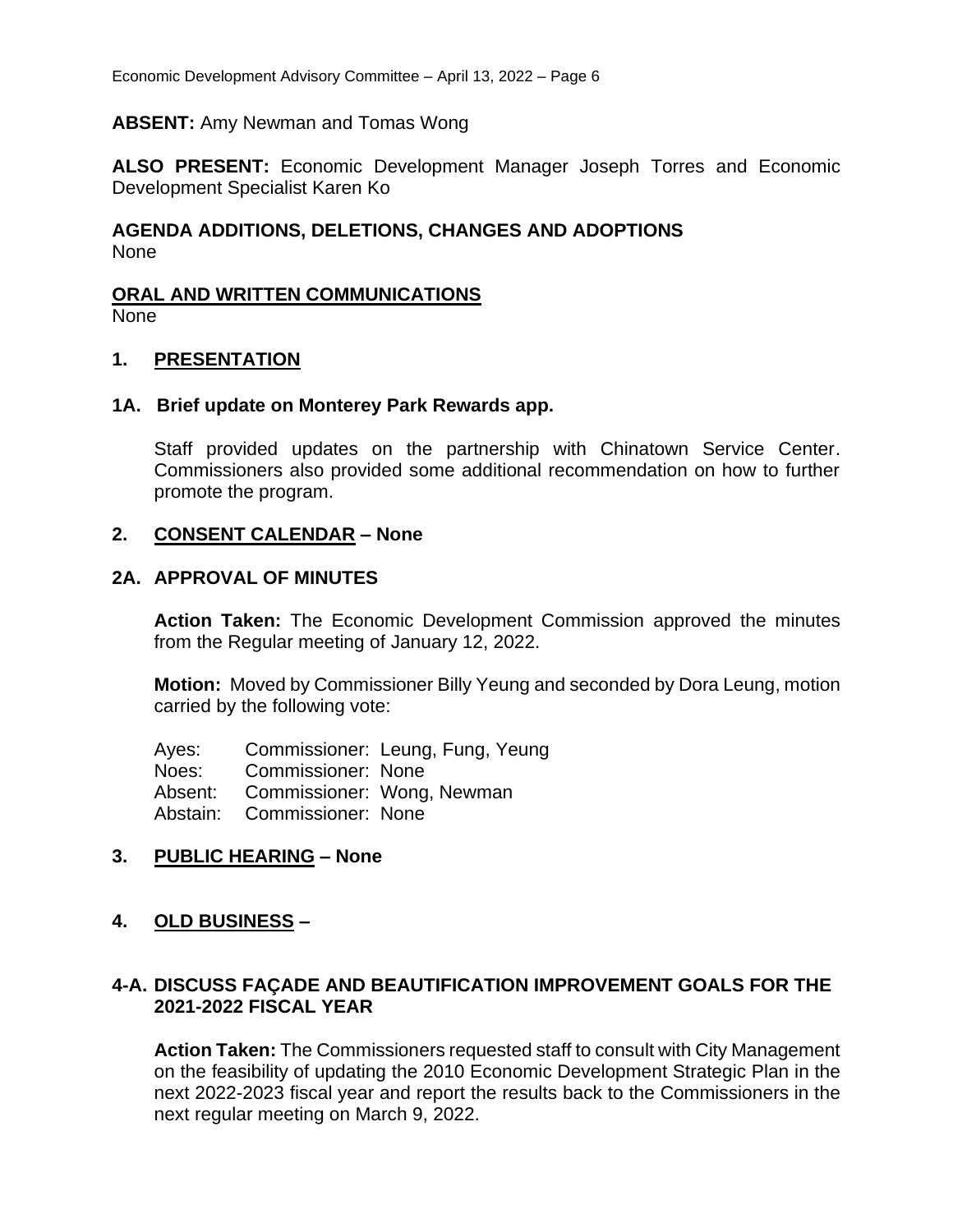**Motion:** Moved by Commissioner Alexander Fung and seconded by Billy Yeung motion carried by the following vote:

| Ayes:   |                             | Commissioner: Leung, Fung, Yeung |
|---------|-----------------------------|----------------------------------|
| Noes:   | Commissioner: None          |                                  |
| Absent: |                             | Commissioner: Newman, Wong       |
|         | Abstain: Commissioner: None |                                  |

**Discussion:** Staff informed the commissioners while it has been proposed to implement a façade and beautification program, where the program aims to encourage private investment by enhancing the physical "curb appeal" and increasing economic vitality within Monterey Park's commercial business shopping areas, City Management expressed some concerns. The primary concern of implementing the program is coming across businesses that may have code violations. For the city to even consider a program like this, the city would like to first address any potential code violations.

While this concern becomes a hurdle with moving the program along, the Commissioners inquired how they can go about getting the program approved. Staff informed the Commissioners that the City would need to first address the code violation issue and work with the other City departments to identify the buildings that may be in code violation. As a result, the goal can potentially be pushed to a later timeframe. The discussion transitioned to the Commissioners bringing up the Economic Development Strategic Plan. The Commissioners suggested the following:

- Staff and Commissioners to guide dialogue and potential policy
- City to hire a consultant to assist in updating the strategic plan
- Request staff to do an RFP to hire a consultant
- Budget funds to pay for the strategic plan update
- Identify how the Commissioners can get involved in the process
- Prioritize the Economic Development Strategic Plan update, which will further facilitate moving the Façade and Beautification Improvement goals forward

The Commissioners requested to table further discussion of the Economic Development Strategic Plan and requested staff to consult with City management on the feasibility of updating the plan for the upcoming 2022-2023 fiscal year and report the results back to the Commissioners in the next regular meeting on March 9, 2022.

#### **4-B. DISCUSS EDAC'S SCOPE OF WORK AS VOLUNTEERS FOR THE MONTEREY PARK REWARDS PROGRAM**

**Action Taken:** None for discussion purpose only.

**Discussion:** Staff provided clarification on how EDAC Commissioners may promote the app program. Commissioners were given the option to either promote the program as Commissioners or volunteers.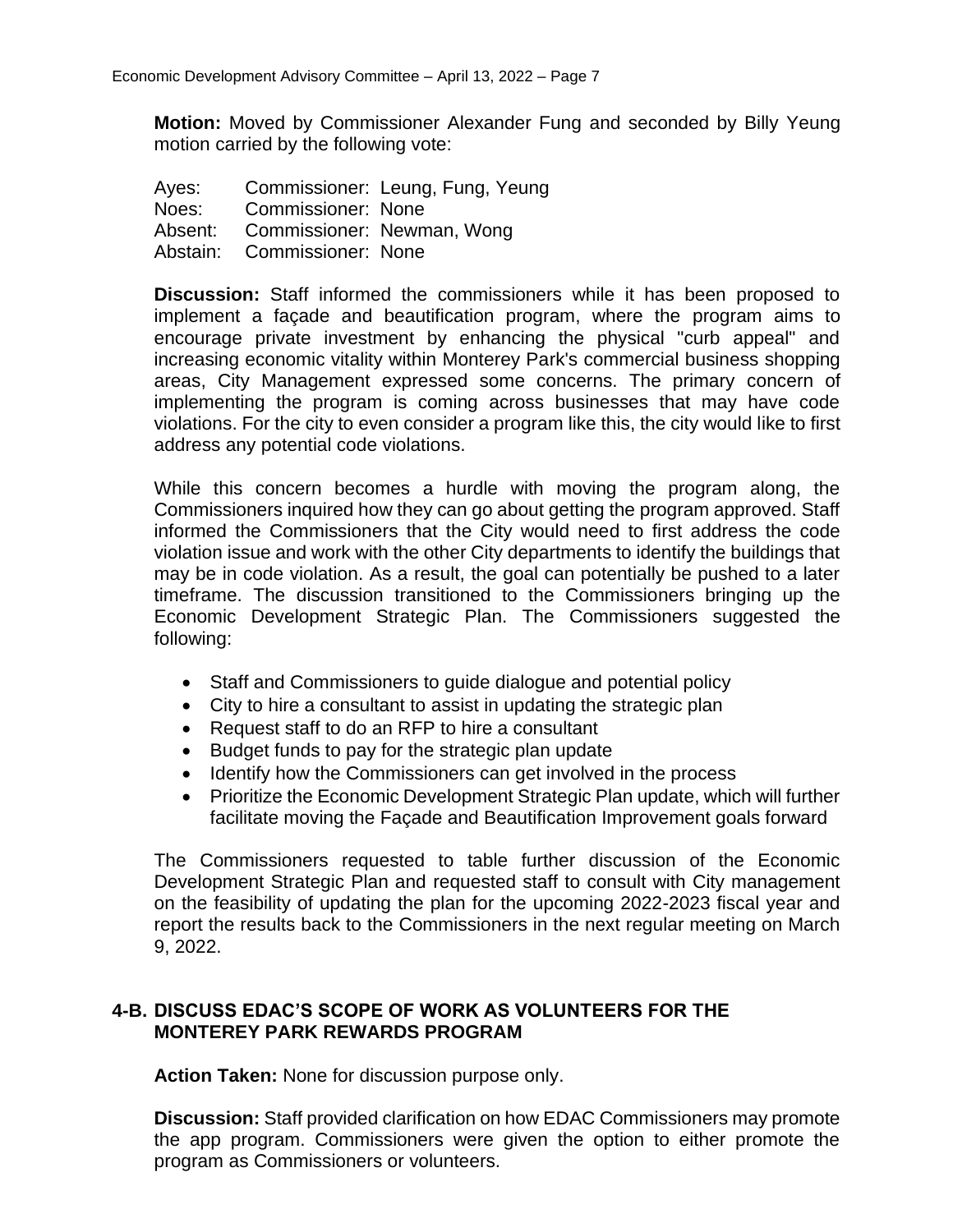#### **5. New Business –**

#### **5-A. REVIEW AND DISCUSS ECONOMIC DEVELOPMENT DIVISION'S GOAL OF DEVELOPING AND MAINTAINING AN INVENTORY OF ALL AVAILABLE VACANT COMMERCIAL AND INDUSTRIAL SPACE IN MONTEREY PARK**

**Action Taken:** None for discussion purpose only.

**Discussion:** Item to be tabled for next regular meeting on March 9, 2022.

#### **6. Commission Communication –** None.

#### **ADJOURNMENT**

There being no further business for consideration. The meeting was adjourned at 6:31 pm.

Joseph Torres Economic Development Manager

\_\_\_\_\_\_\_\_\_\_\_\_\_\_\_\_\_\_\_\_\_\_\_\_\_\_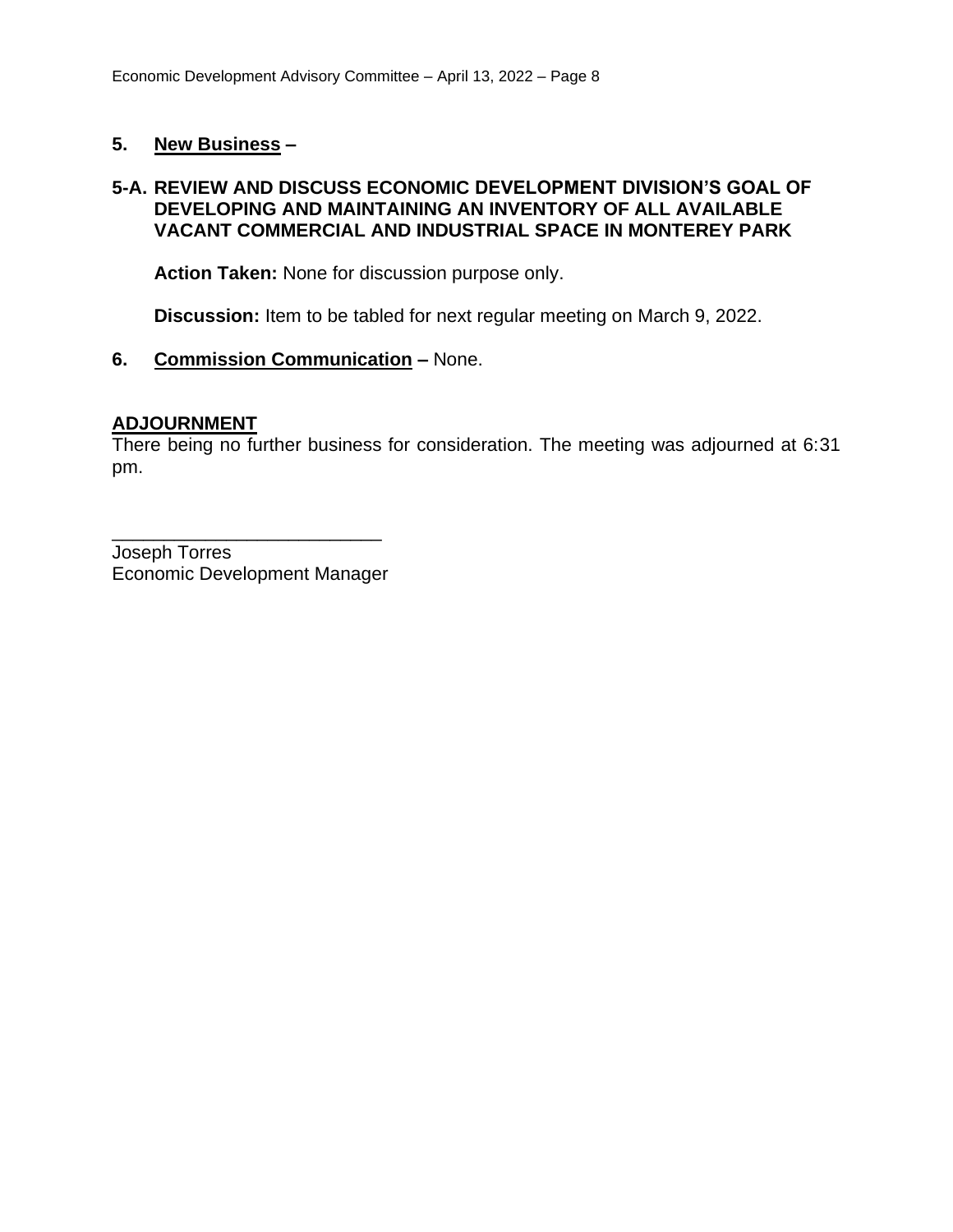# **ATTACHMENT 2 Minutes of March 9, 2022, Regular Meeting**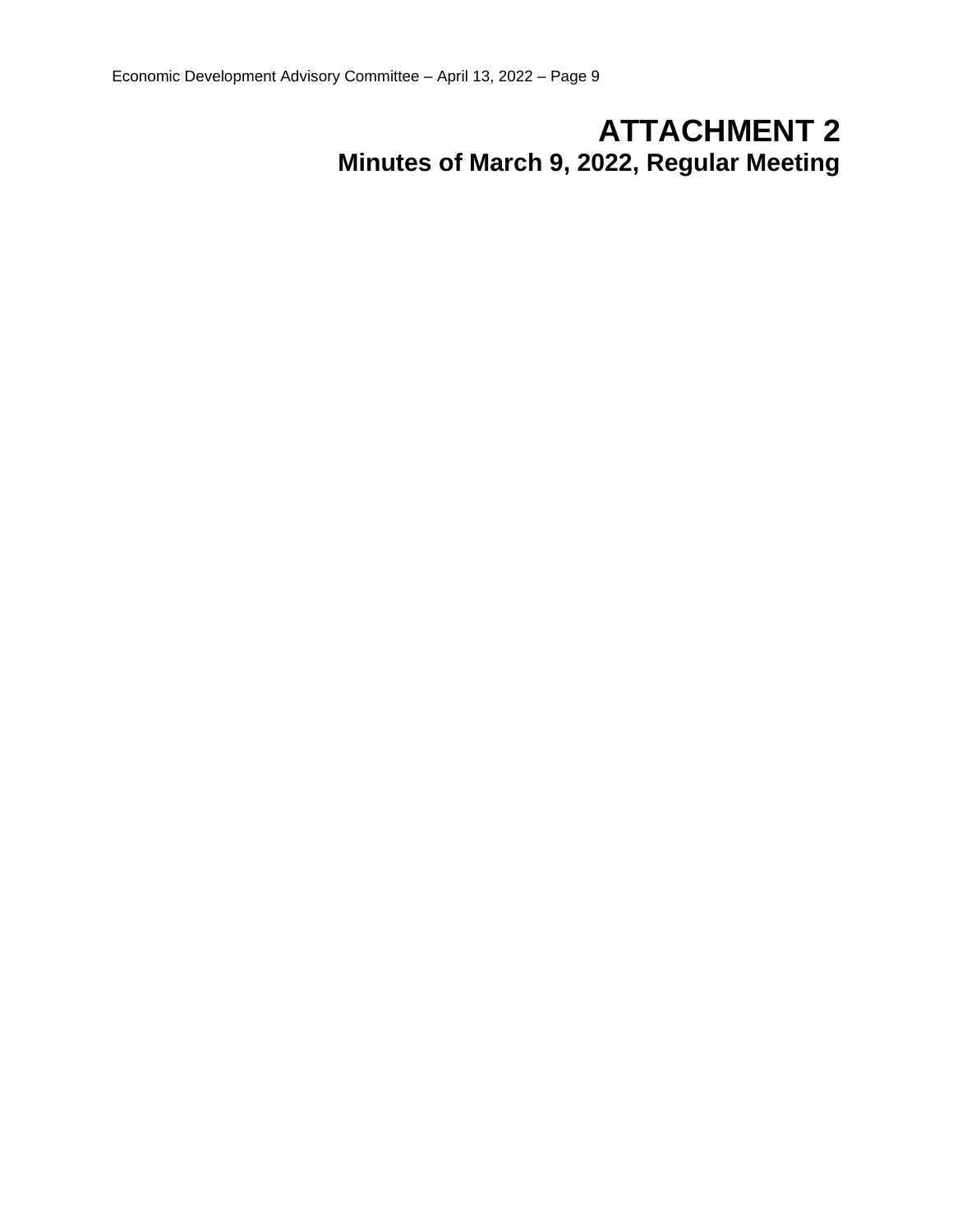#### **MINUTES MONTEREY PARK ECONOMIC DEVELOPMENT ADVISORY COMMISSION (EDAC) Regular Virtual Meeting March 9, 2022**

The Economic Development Advisory Commission of the City of Monterey Park held a Regular Teleconference Meeting via Zoom on Wednesday, March 9, 2022, at 5:00 P.M. The regular meeting was conducted pursuant to Government Code § 54953(e) as implemented by City Council Resolution. Accordingly, Commissioners/Board Members were provided a meeting login number and conference call number and were not physically present at City Hall, 1st Floor, Room 153 located at 320 W. Newmark Avenue, Monterey Park, CA 91754.

#### **PUBLIC PARTICIPATION**

In accordance with Executive Order No. N-29-20 and guidance from the California Department of Public Health on gatherings, remote public participation was allowed in the following ways:

#### Via Email

Public comments were accepted up to 24 hours before the meeting via email to [econdev@montereypark.ca.gov](mailto:econdev@montereypark.ca.gov) and, when feasible, read into the record during public comment. Written communications are limited to not more than 50 words.

#### Via Telephone

Public comments may be submitted via telephone during the meeting, before the close of public comment, by calling (888) 788-0099 or (877) 853-5247 and entering Zoom Meeting ID: 840 9157 6417 then press pound (#). When prompted to enter participation ID number press pound (#) again. If participants would like to make a public comment they will enter "\*9" then the Economic Development Department office will be notified, and you will be in the rotation to make a public comment. Participants are encouraged to join the meeting 15 minutes before the start of the meeting. You may speak up to 5 minutes on Agenda item. Speakers will not be allowed to combine time. The Chair and Commissioner/Board Members may change the amount of time allowed for speakers. As part of the virtual meeting protocols, anonymous persons will not be allowed to provide public comment.

**Important Disclaimer** – When a participant calls in to join the meeting, their name and/or phone number will be visible to all participants. Note that all public meetings will be recorded.

#### **CALL TO ORDER:**

Chairperson Chair Alexander Fung called the meeting to order at 5:01 P.M.

#### **ROLL CALL:**

Economic Development Manager Joseph Torres called roll:

Commission Members Present: Alexander Fung, Dora Leung, Amy Newman, Tomas Wong, and Billy Yeung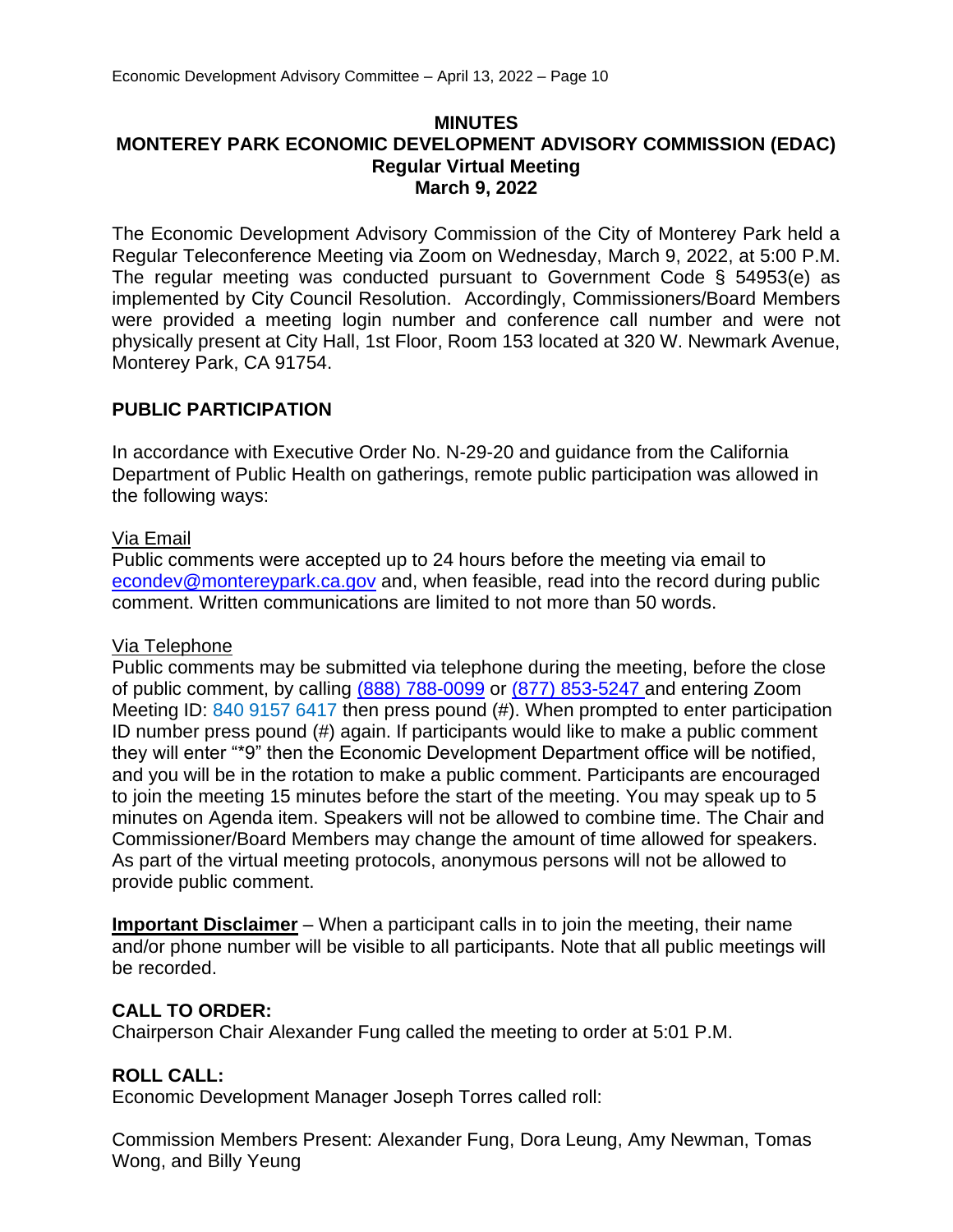#### **ABSENT:** None

**ALSO PRESENT:** Economic Development Manager Joseph Torres, Economic Development Specialist Karen Ko, and City Manager Ron Bow

#### **AGENDA ADDITIONS, DELETIONS, CHANGES AND ADOPTIONS** None

#### **ORAL AND WRITTEN COMMUNICATIONS**

None

#### **1. PRESENTATION**

#### **1A. Brief update on Monterey Park Rewards app.**

Staff provided updated data on the Monterey Park Rewards program, including some increase in linked card users. In addition, staff informs the Commissioners about the potential partnership with East Los Angeles College.

#### **2. CONSENT CALENDAR – None**

#### **2A. APPROVAL OF MINUTES**

**Action Taken:** The Economic Development Commission did not approve the minutes from the Regular meeting of February 9, 2022. Asked staff to revise the minutes and present it during the next regular meeting.

**Motion:** Moved by Commission Chairperson Alexander Fung and seconded by Billy Yeung, motion carried by the following vote:

Ayes: Commissioner: Leung, Fung, Yeung Noes: Commissioner: None Absent: Commissioner: Wong, Newman Abstain: Commissioner: None

#### **3. PUBLIC HEARING – None**

#### **4. OLD BUSINESS –**

#### **4-A. REVIEW AND DISCUSS THE UPDATING OF THE CITY OF MONTEREY PARK 2010 ECONOMIC DEVELOPMENT STRATEGIC PLAN**

**Action Taken:** None for discussion purpose only.

**Discussion:** Staff informed the Commissioners that City Management had expressed interest in revisiting the 2010 Economic Development Strategic Plan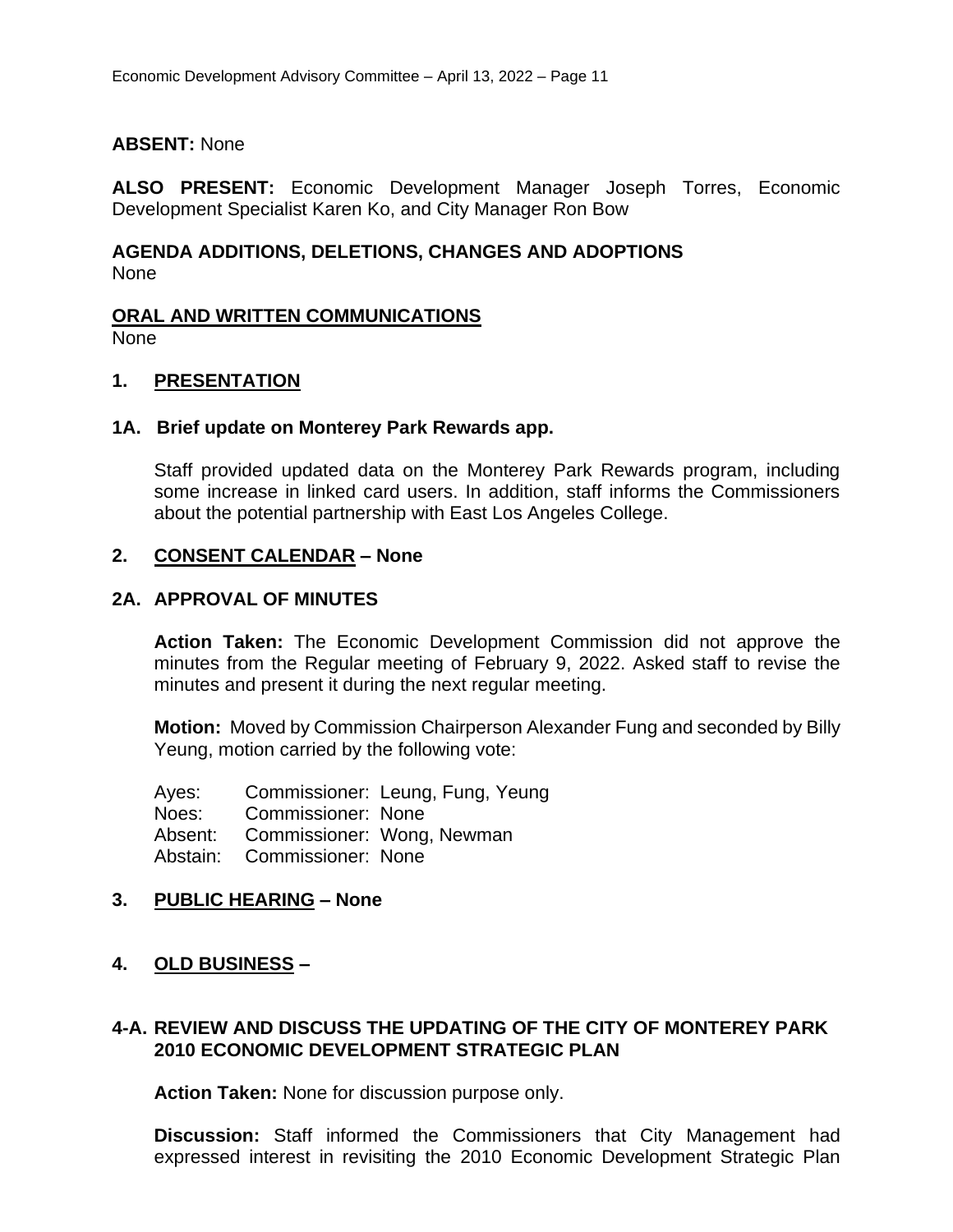(Plan) and that staff had reached out to the previous consultant to get a preliminary scope, process, and estimate for the Plan.

The City Manager joined the meeting to provide some perspective about updating the Plan. The City Manager started the discussion by addressing the concerns from the Commissioners regarding the Plan. The City Manager informed the Commissioners that many of the elements within the Plan are still relevant, but also tied into other plans that the City currently has. City Management was not objecting to the idea of revamping the Plan but first would like to understand the desired scope, specifically in certain districts within the City. The City Manager believes we should not start all over, since we already have the basic foundation, but to identify what needs to be done by districts. The City Manager recommended for the staff and the Commissioners to identify what needs to be incorporated within the Plan.

Some of the considerations and comments the Commission mentioned during the meeting included the following:

- Leveraging other Economic Development resources to lower the cost of consulting
- Obtaining the most current economic forecast, considering that we have been in a pandemic
- Obtaining current data to be used to update the plan
- Identifying what had actually been done since the implementation of the Economic Development Strategic Plan in 2010

The City Manager recognized that the City had been slow to evolve, where there had been plans that never moved forward. Nonetheless, City Management wanted to change that and would like City departments to move forward with their plans. While there were many different plans to consider, he understood the plans needed to be consolidated so that departments are not operating separately.

While the City Manager was not familiar with what goals the Economic Development Department had previously when the original plan was written, the department's current goal is to drive development and bring businesses to the City – and would like to move forward with that goal.

Commissioners asked if annual Plan performance reports had been produced during the implementation of the Plan. Unfortunately, the City Manager and staff were unaware or had not seen any performance reports produced by their predecessors from the time the Plan was developed.

The Commissioners asked the City Manager how they can help City Management and staff to be able to better implement any of the recommendations they provide. The City Manager informed them that the City is in the midst of updating its budget. As such, this is a great opportunity to hone-in on the scope of work the City and the Commissioners may want from a consultant and be able to set a budget for the requested project. The City Manager provided an overview of the budget process.

The Commissioner asked if they could take on the task to review the plan and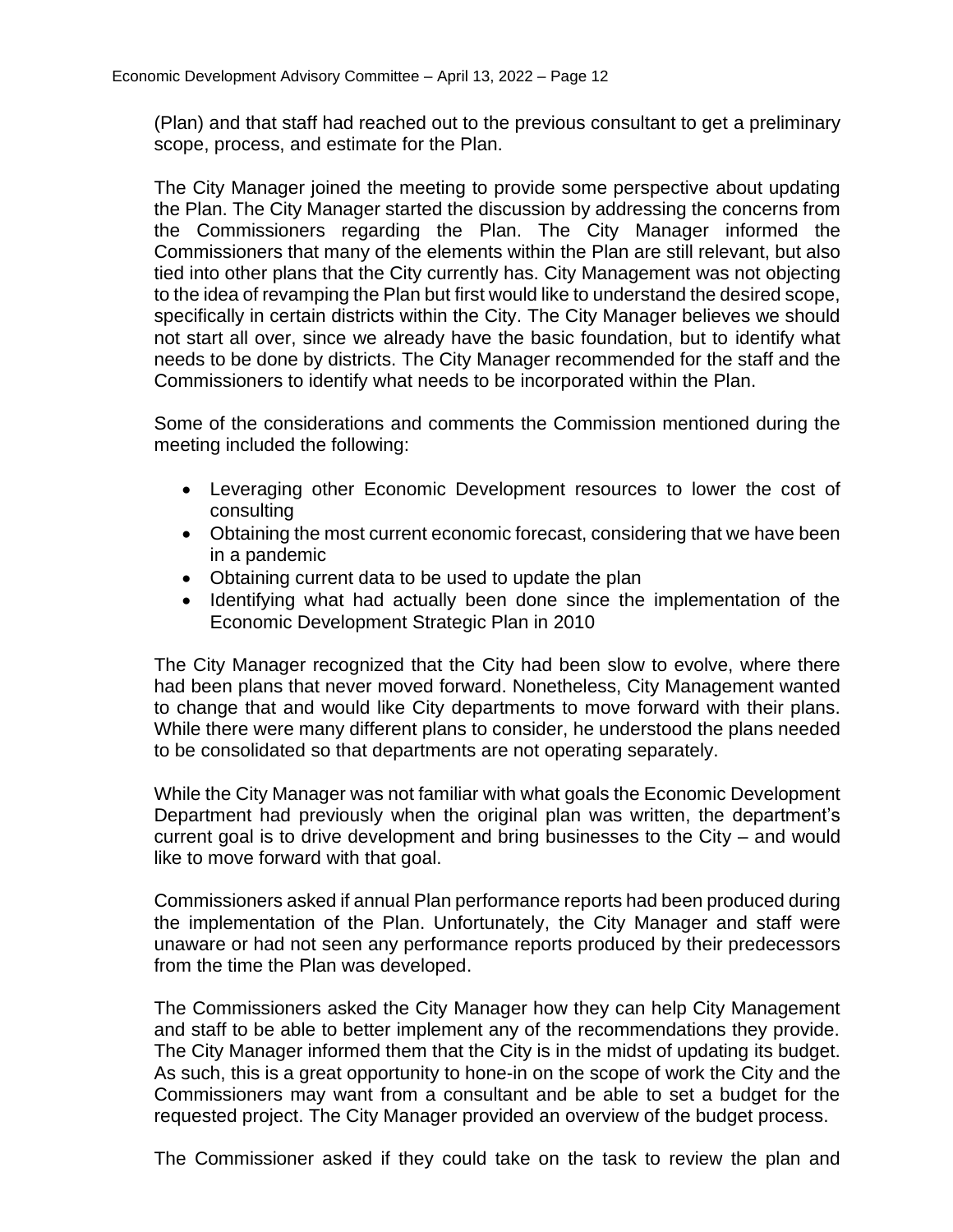conduct a Request for Information (RFI) to solicit consultants to assist in updating the Plan and then present to Council for budget approval. The City Manager responded that if there already was a budget allocated, there would be no need for Council approval. The Commissioners and staff can then vet out a consultant based on the qualifications. However, the City still needs to prioritize the budget for other departments, in which the Commissioners understood that the implementation of the Plan did not need to happen immediately.

With the Commissioners desire to move forward with updating the Plan, the City Manager advised the Commissioners to start reaching out to their contacts and identify potential consultants for the City's consideration.

The Commissioners expressed their desire to evaluate the potential consultant applications, which the City Manager welcomed since EDAC's role is to advise staff and the City Council with matters pertaining to the Economic Development Strategic Plan.

The Chairperson suggested the Commissioners take about a month to collect ideas on updating the plan and share those ideas during the next regular meeting.

Commissioners voted to table item 4A for the next regular meeting on April 13, 2022.

#### **5. New Business –**

#### **5-A. REVIEW AND DISCUSS ECONOMIC DEVELOPMENT DIVISION'S GOAL OF DEVELOPING AND MAINTAINING AN INVENTORY OF ALL AVAILABLE VACANT COMMERCIAL AND INDUSTRIAL SPACE IN MONTEREY PARK**

**Action Taken:** None for discussion purpose only.

**Discussion:** Staff asked the Commissioners how staff can go about obtaining a list of available commercial and industrial spaces. Some recommendations the Commissioners provided including the following:

- Utilizing Co-Star
- Reaching out to title companies like First American Title
- Working with the Monterey Park Chamber of Commerce
- Obtaining a list of business license expirations, which can be a potential indication of vacancies

A Commissioner also brought up a suggestion to cross reference availability requirements with City requirements, such as permits and zoning.

#### **6. Commission Communication –**

• Commissioner Fung asked staff to provide details regarding the Joint Commission, Committee, and Board Special Meeting to be held on March 30, 2022. Staff shared that the intent of the meeting is to remind the commission members of their roles and limitations. Staff will be sending more details closer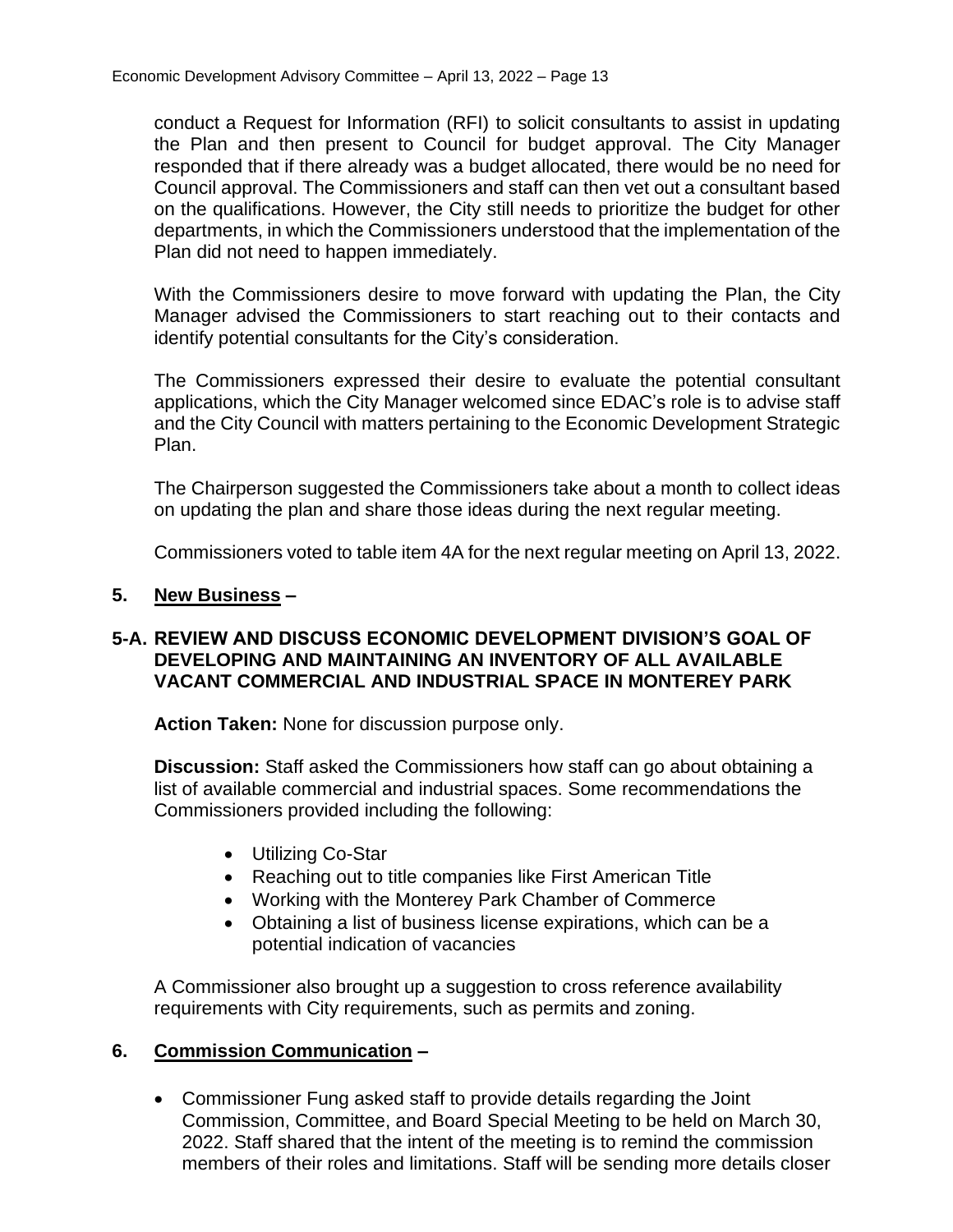to the meeting date. In addition, attendees will be presented the financial forecast of the City.

#### **ADJOURNMENT**

There being no further business for consideration. The meeting was adjourned at 5:57 pm.

Joseph Torres Economic Development Manager

\_\_\_\_\_\_\_\_\_\_\_\_\_\_\_\_\_\_\_\_\_\_\_\_\_\_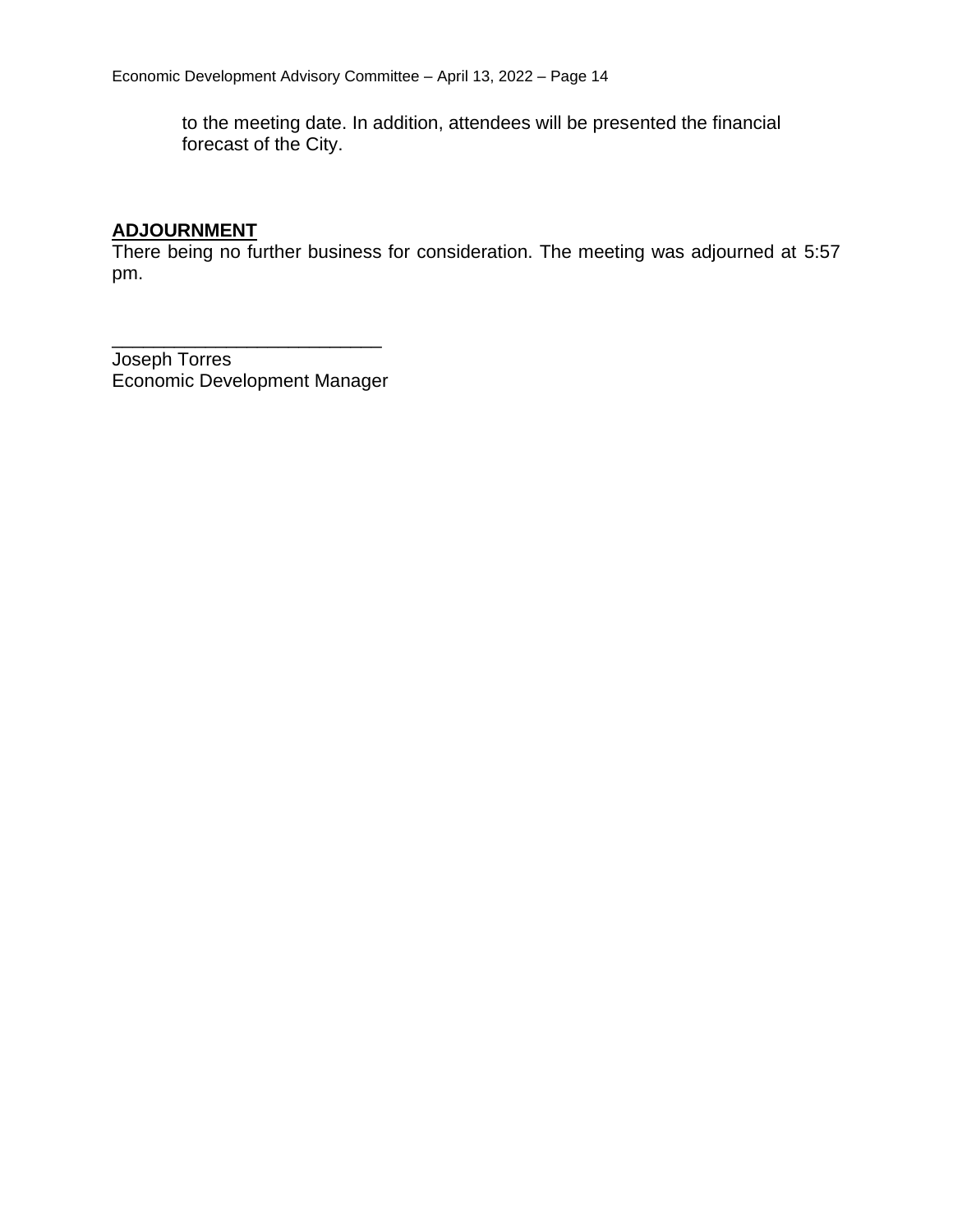# **ATTACHMENT 3**

**Minutes of March 30, 2022, Joint Commission, Committees, & Boards Special Meeting**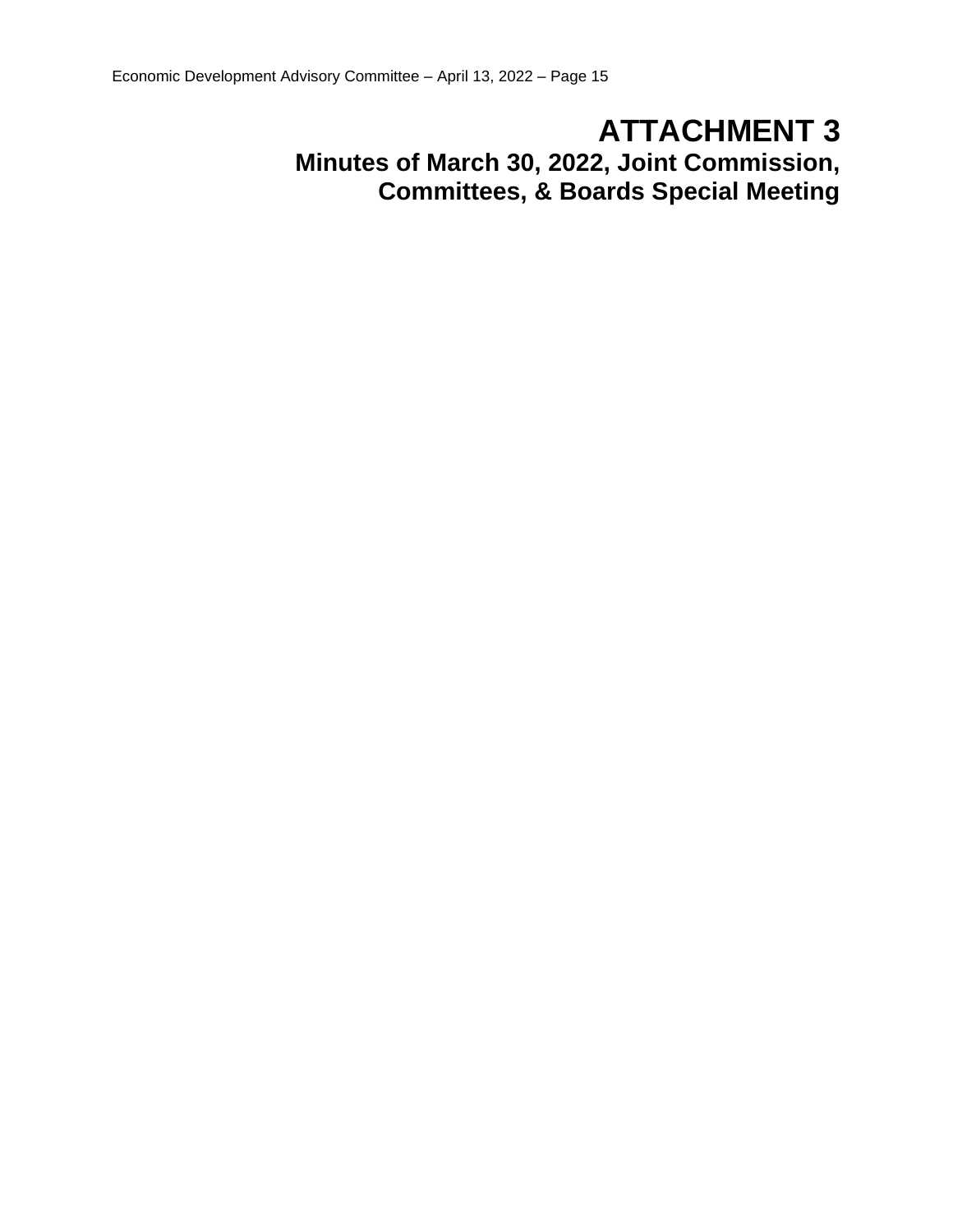#### **MINUTES**

#### **JOINT MEETING OF THE COMMISSIONS, COMMITTEES, & BOARDS OF MONTEREY PARK**

#### **SPECIAL MEETING MARCH 30, 2022**

The Commissions, Committees, & Boards (collectively, Commissions) of the City of Monterey Park held a joint Special Hybrid (In-Person / Virtual) Meeting on Wednesday, March 30, 2022 at 6:30 p.m. This meeting was partially conducted by electronic means pursuant to Government Code § 54953(e) as implemented by City Council Resolution.

Accordingly, Commissioners/Board Members were provided with the option of either attending the meeting in person at City Hall or virtually via Zoom. However, no members of the public were allowed in City Hall. Public participation was encouraged utilizing the methods set forth below.

#### **PUBLIC PARTICIPATION**

In accordance with Government Code § 54953(e) and City Council resolution, remote public participation was allowed in the following ways:

#### Via Email

Public comment will be accepted up to 2 hours before the meeting via email to [mpclerk@montereypark.ca.gov](mailto:mpclerk@montereypark.ca.gov) and read into the record during public comment, when feasible. We request that written communications be limited to not more than 50 words.

#### Via Telephone

Public comment may be submitted via telephone during the meeting, before the close of public comment, by calling (888) 788-0099 or (877) 853-5247 and entering Zoom Meeting ID: 883 3178 8587 then press pound (#). When prompted to enter participation ID number press pound (#) again. If participants would like to make a public comment they will enter  $**$ 9" then the Clerk's office will be notified, and you will be in the rotation to make a public comment. Press "\*6" to unmute yourself when called upon to speak Participants are encouraged to join the meeting 15 minutes before the start of the meeting. You may speak up to 5 minutes on Agenda items. Speakers will not be allowed to combine time. As part of the virtual meeting protocols, anonymous persons will not be allowed to provide public comment

Important Disclaimer – When a participant calls in to join the meeting, their name and/or phone number will be visible to all participants. Note that all public meetings will be recorded.

#### **CALL TO ORDER:**

City Clerk Vincent Chang called the meeting to order at 6:36 p.m.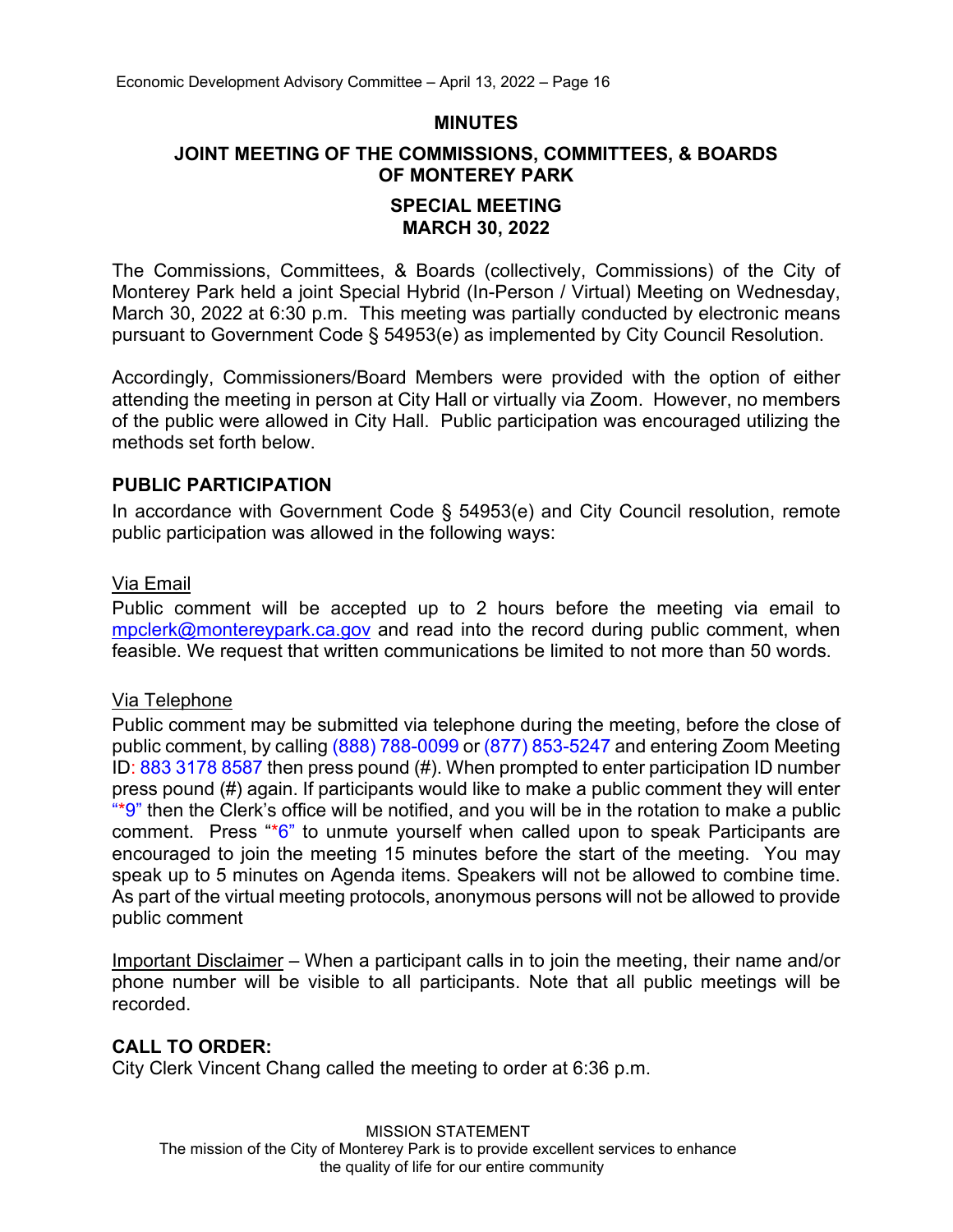## **FLAG SALUTE:**

City Clerk Chang led the flag salute.

## **ROLL CALL:**

City Clerk Vincent Chang called the roll:

| <b>Commission on Aging</b>                                        | <b>Present:</b> Siu Fong, Paul Isozaki, Virginia Mason<br>Greene, Ryan Sprague<br>Absent: Alex Tang, Betty Wang, Charles Mau                                            |  |
|-------------------------------------------------------------------|-------------------------------------------------------------------------------------------------------------------------------------------------------------------------|--|
| <b>Business Improvement</b><br><b>District Advisory Committee</b> | Absent: Gene Jeng, Jessy Li, Josephine Louie,<br><b>Elizabeth Yang</b>                                                                                                  |  |
| <b>Community Participation</b><br><b>Commission</b>               | Present: Victoria Chavez, Sandra Hidalgo, Shirley<br>Hwong, Carol Sullivan, Isabel Wu<br><b>Absent:</b> Mary Ann Garcia-Barlow, Oriana Chan, Beth<br>Chavez, Annie Park |  |
| <b>Design Review Board</b>                                        | <b>Present: Matthew Lum, Philip Smith</b><br><b>Absent: Dennis Lee</b>                                                                                                  |  |
| <b>Economic Development</b><br><b>Advisory Commission</b>         | <b>Present:</b> Alexander Fung, Dora Leung, Billy Yeung,<br><b>Tomas Wong</b><br><b>Absent: Amy Newman</b>                                                              |  |
| <b>Environmental Commission</b>                                   | Present: Danielle Sprague, Kathy Ko, Alice Chan                                                                                                                         |  |
| <b>Library Board of Trustees</b>                                  | <b>Present:</b> Lisa Duong, Jennifer Tang, Jason Dhing,<br><b>Larry Sullivan</b><br><b>Absent: Andrew Yam</b>                                                           |  |
| <b>Personnel Board</b>                                            | Present: Gustavo Reynoso, Grace Yeh<br><b>Absent: Liane Kwan</b>                                                                                                        |  |
| <b>Planning Commission</b>                                        | <b>Present:</b> Tammy Sam, Ricky Choi, Peter Fung, Jack<br>Chiang                                                                                                       |  |
| <b>Recreation and Parks</b><br><b>Commission</b>                  | Present: Philip Chang, Johnny Kwok, Paul Lee,<br>Barbara Ngai, Grace Young                                                                                              |  |
| <b>Traffic Commission</b>                                         | <b>Present:</b> Daisy Ma, Benkin Jong, Paul Perez<br><b>Absent: Allan Shatkin, Steven Klein</b>                                                                         |  |
| <b>Sister Cities</b>                                              | Present: Nachikatsuura, Japan - Francisco Alonso,<br>David Ikeda; Morelia, Mexico - Victoria Chavez;<br>Quanzhou, China - Pedro Chan; Yung Ho, Taiwan -<br>Sabrina Peng |  |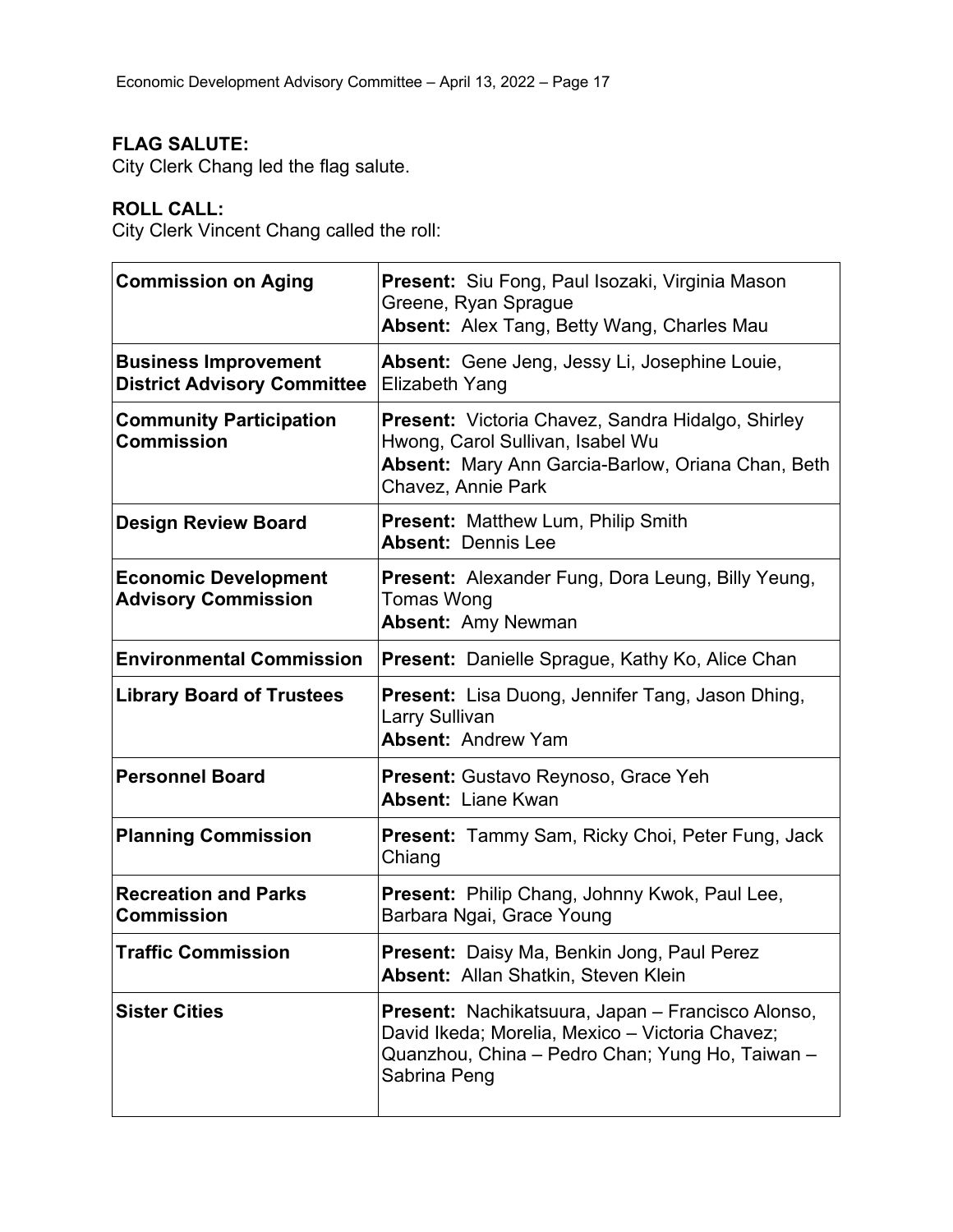| <b>Absent:</b> Morelia, Mexico – Gloria Enriquez, Dolores<br>Rillos; Quanzhou, China – David Lau, Charles Mau;     |
|--------------------------------------------------------------------------------------------------------------------|
| Yung Ho, Taiwan - Jeremy Allred, David Lee;<br>Yeongdeungpo-Gu, Seoul Korea – David Lee, Karen<br>ILee, Calvin Lee |

**ALSO PRESENT:** City Manager Ron Bow, City Attorney Karl Berger, Assistant City Manager Inez Alvarez, Fire Chief Matt Hallock, Police Chief Kelly Gordon, City Librarian Diana Garcia, Director of Human Resources & Risk Management Christine Tomikawa, Director of Management Services Martha Garcia, Director of Recreation & Community Services Robert Aguirre, Interim Director of Community & Economic Development Steve Sizemore, Economic Development Manager Joseph Torres, Planning Manager Jessica Serrano, Principal Management Analyst Xochitl Tipan, Civil Engineering Associate Cesar Vega, Recreation Supervisor Orlando Muro, Recreation Supervisor Guillermo Chavez, Deputy City Clerk Cindy Trang, Assistant Deputy City Clerk Helena Cho

**City Clerk Chang declared at 6:52 pm that the following commissions were adjourned due to a lack of a quorum: Business Improvement District Advisory Committee; Design Review Board; Sister Cities Commission.**

#### **AGENDA ADDITIONS, DELETIONS, CHANGES AND ADOPTIONS** None.

#### **PUBLIC COMMUNICATIONS**

City Clerk Chang reported one written communication from Ming Lai for the Traffic Commission was received and filed.

#### **1. PRESENTATION**

Matters listed under presentation are for informational content and discussion only.

#### **1A. FINANCIAL FORECAST**

Consultant Robb Korinke of GrassRootsLab, gave a PowerPoint presentation on the Monterey Park's Fiscal Outlook and Possible Revenue Measure.

Following the presentation, a Questions & Answers session ensued addressing questions from the audience regarding the financial forecast.

#### **2. NEW BUSINESS**

#### **2A. MUNICIPAL ACADEMY - ROLES AND RESPONSIBILITIES OF COMMISSIONERS, SOCIAL MEDIA POLICIES AND OTHER EXPECTATIONS**

The staff liaisons for each commissions introduced themselves and gave a brief overview of their respective commission. City Attorney Berger presented the PowerPoint presentation on general requirements for service, cored principles –